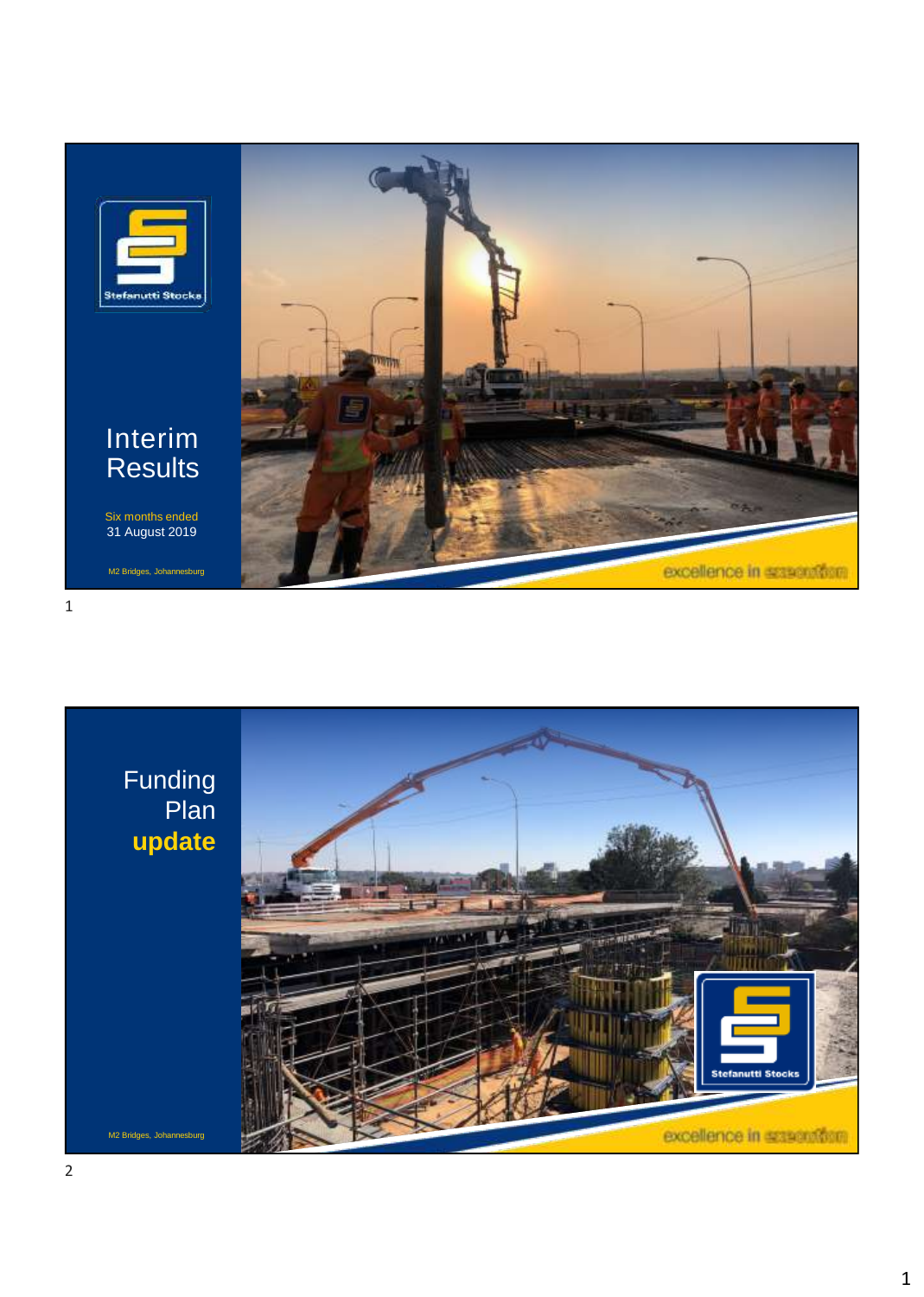| <b>Funding requirement</b>                                                                       | <b>Rm</b> |
|--------------------------------------------------------------------------------------------------|-----------|
| Original funding (May 2019)                                                                      | 400       |
| Large public sector power project                                                                | 592*      |
| Advisory fee                                                                                     | 114       |
| 1 <sup>st</sup> Tranche received (26 July 2019)                                                  | (120)     |
|                                                                                                  | 986       |
| 2 <sup>nd</sup> Tranche received (5 Nov 2019)                                                    | (391)     |
| Still to be secured                                                                              | 595       |
| * Second IAS 37 provision made of R462m<br>The difference already accounted for in prior periods |           |

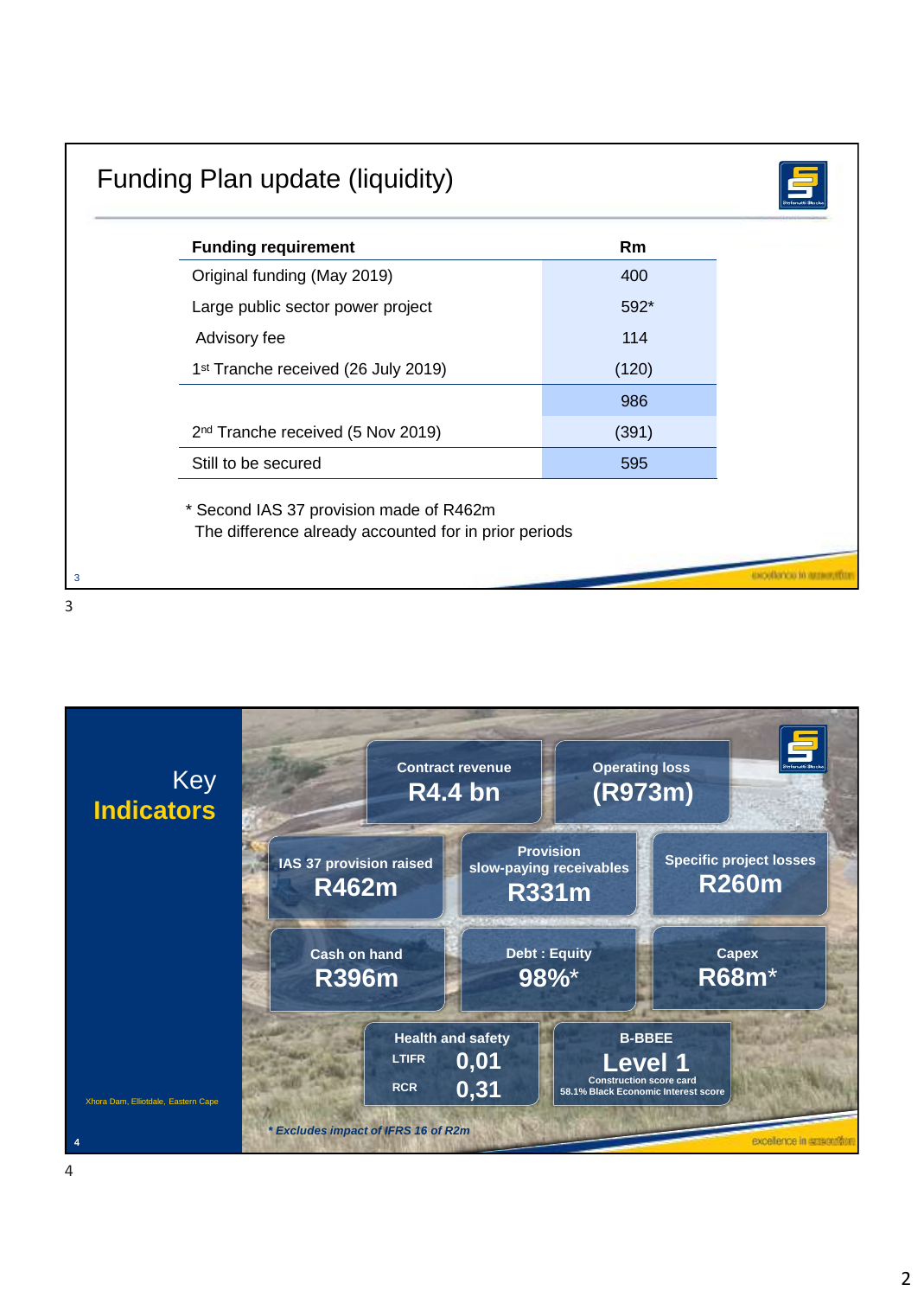# Impact on operating loss

Stafanati Stocks

| <b>Rm</b>                          | <b>Provision for</b><br>future<br>costs | <b>Provision for</b><br>slow paying<br>receivables | Project<br><b>losses</b> | Kenya<br><b>Tax Audit</b> | Goodwill             |
|------------------------------------|-----------------------------------------|----------------------------------------------------|--------------------------|---------------------------|----------------------|
| Goodwill impairment                |                                         |                                                    |                          |                           | 22                   |
| Kenya division                     |                                         |                                                    |                          | 43                        |                      |
| <b>Construction &amp; Mining</b>   |                                         |                                                    |                          |                           |                      |
| Roads & Earthworks division        |                                         | 70                                                 | 95                       |                           |                      |
| Mining Services division           |                                         | 92                                                 | 62                       |                           |                      |
| Civils division                    |                                         |                                                    | 17                       |                           |                      |
| Zambian division                   |                                         | 104                                                |                          |                           |                      |
| Nigerian division                  |                                         | 65                                                 |                          |                           |                      |
| <b>Building</b>                    |                                         |                                                    |                          |                           |                      |
| Gauteng division                   |                                         |                                                    | 42                       |                           |                      |
| IAS 37 (future costs)              | 462                                     |                                                    |                          |                           |                      |
| <b>Mechanical &amp; Electrical</b> |                                         |                                                    |                          |                           |                      |
| Oil & Gas division                 |                                         |                                                    | 35                       |                           |                      |
| Mechanical division                |                                         |                                                    | 9                        |                           |                      |
|                                    | 462                                     | 331                                                | 260                      | 43                        | 22                   |
|                                    |                                         | <b>Total: R1 053m</b>                              |                          |                           |                      |
|                                    |                                         |                                                    |                          |                           |                      |
|                                    |                                         |                                                    |                          |                           | excellence in assast |



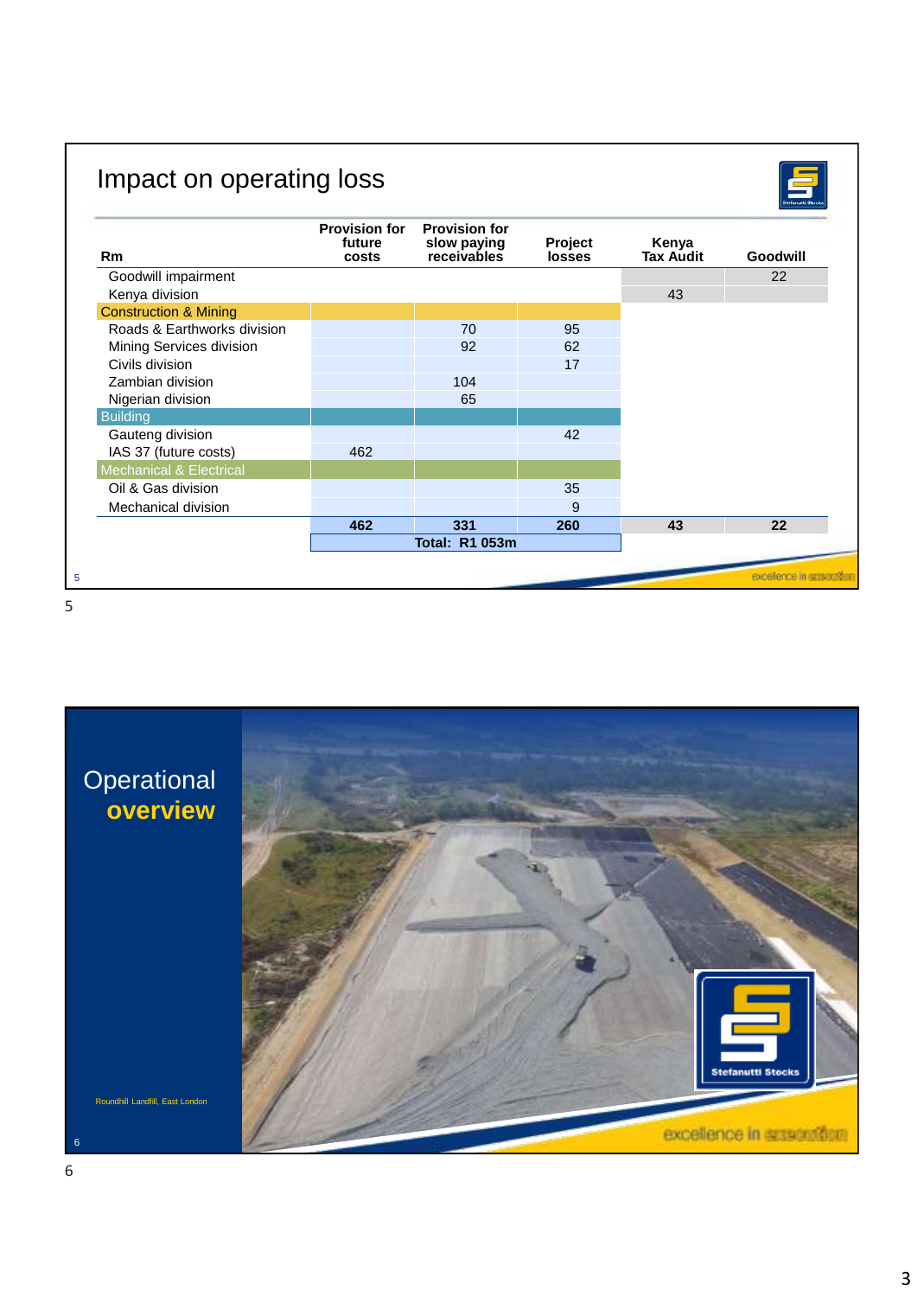

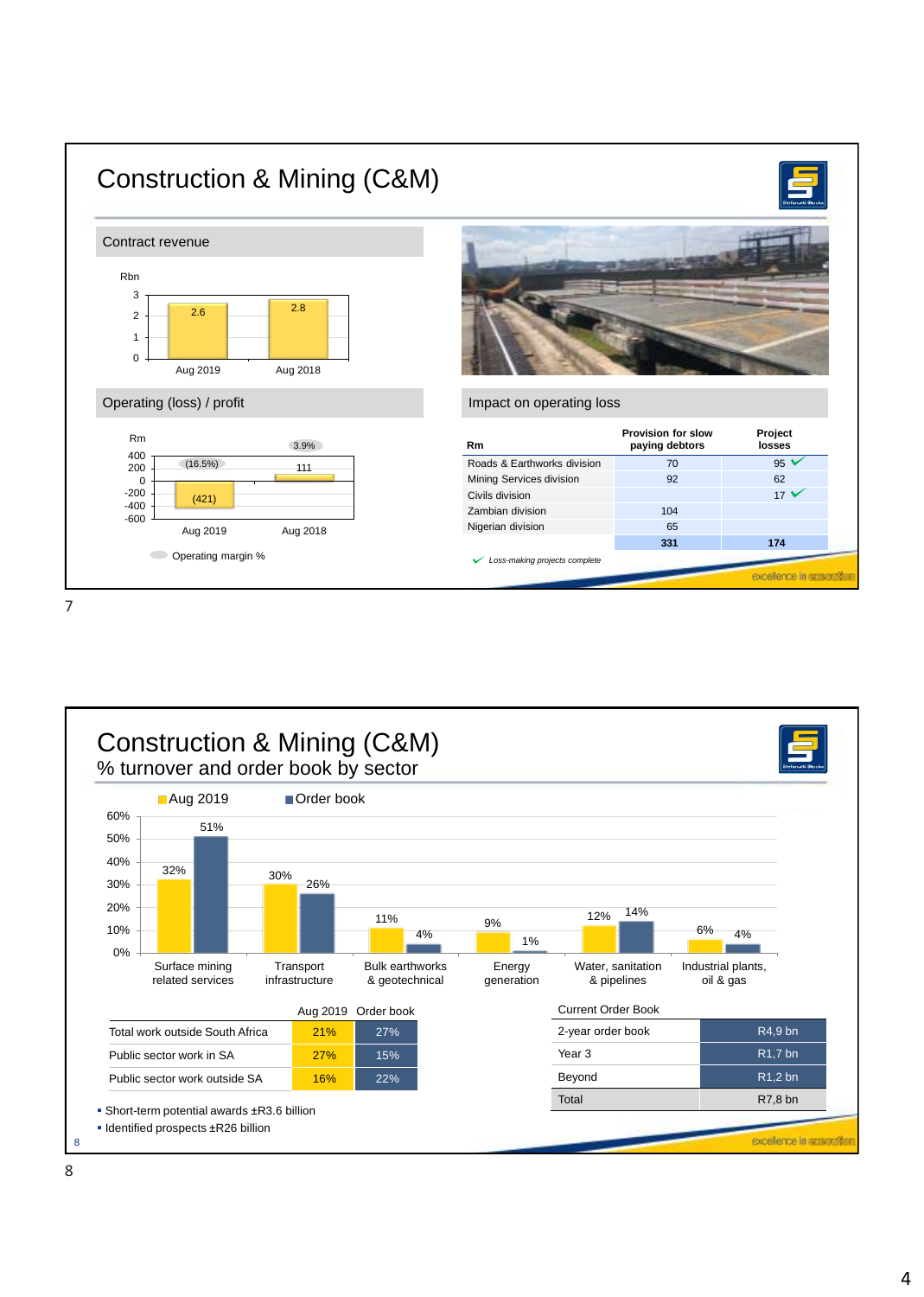

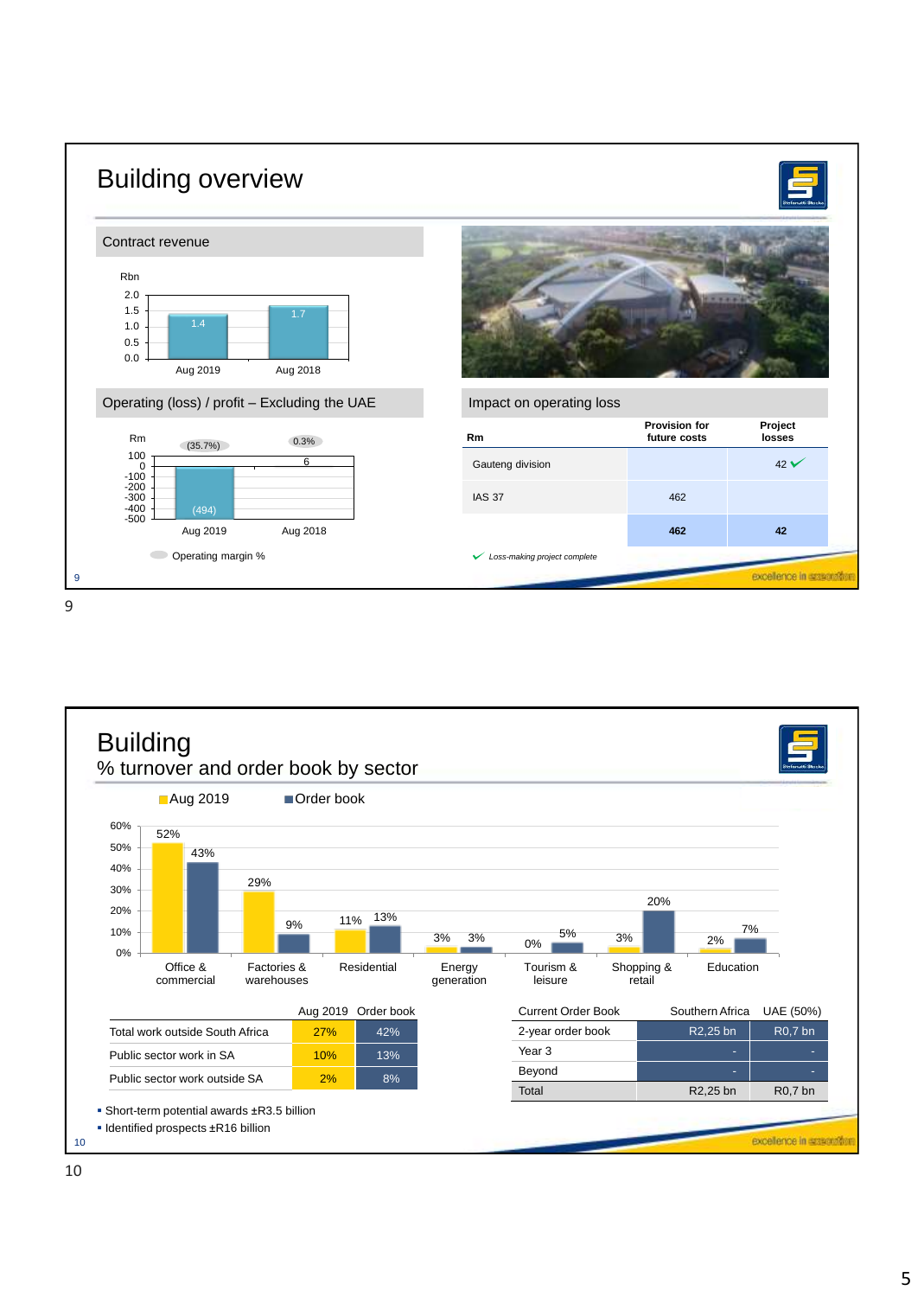

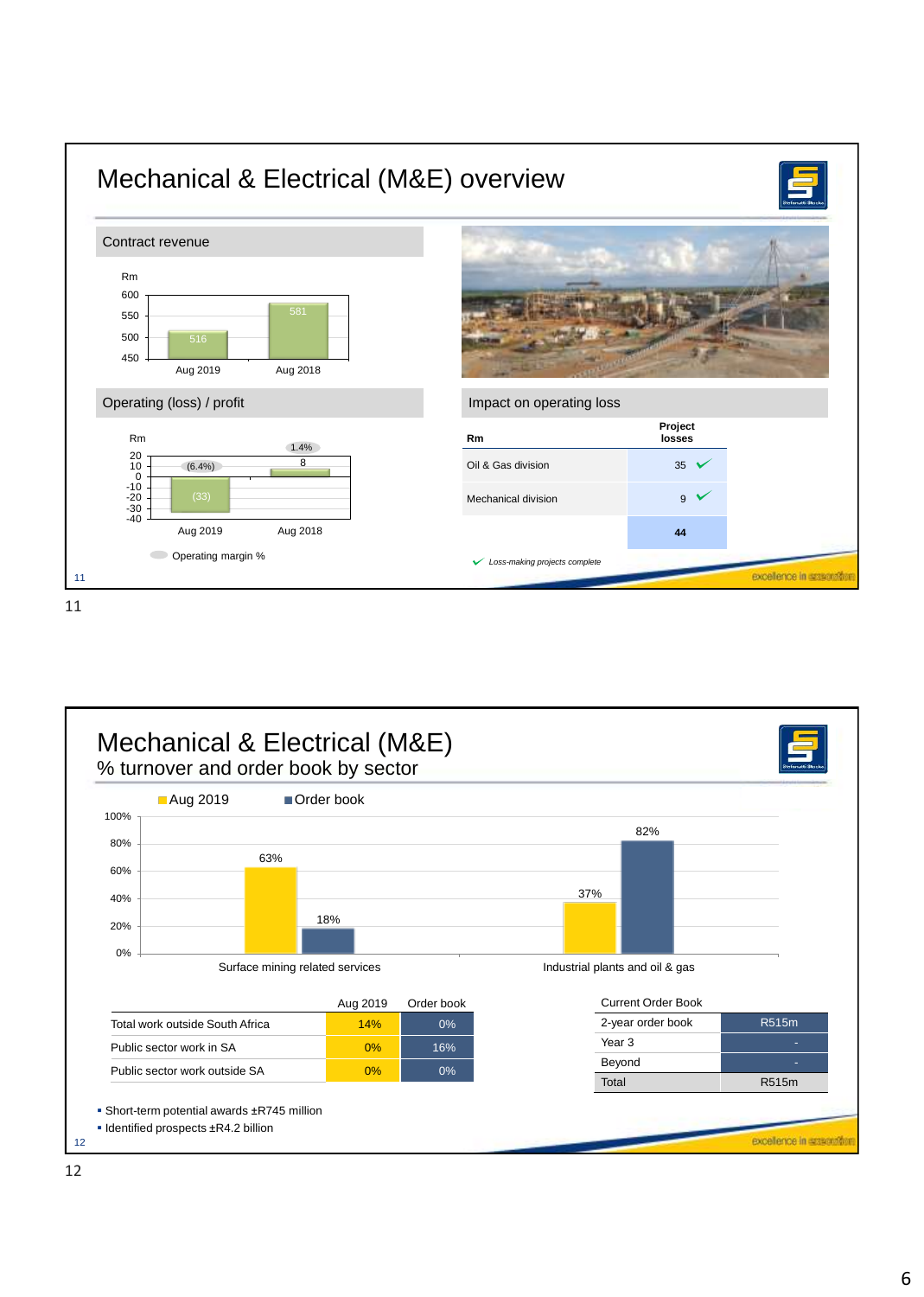

| As at 31 August 2018           |                |                                |                |                    |                     | Exclude     |                      |
|--------------------------------|----------------|--------------------------------|----------------|--------------------|---------------------|-------------|----------------------|
| <b>R'000s</b>                  | <b>C&amp;M</b> | <b>Building</b><br>(incl. UAE) | <b>M&amp;E</b> | <b>Head Office</b> | Total<br>operations | UAE*        | Group as<br>reported |
| Contract<br>revenue            | 2 849 556      | 2 3 6 4 9 4 5                  | 580 955        |                    | 5795456             | (700058)    | 5 095 398            |
| % Contribution                 | 55,9%          | 46,4%                          | 11,4%          |                    |                     | (13,7%)     | 100%                 |
| <b>Operating profit</b>        | 110 740        | 42 600                         | 8 0 3 0        | 266                | 161 636             | (36827)     | 124 809              |
| % Contribution                 | 88,7%          | 34,1%                          | 6,4%           | 0,3%               |                     | $(29, 5\%)$ | 100%                 |
| <b>Operating margin</b><br>(%) | 3,9%           | 1,8%                           | 1,4%           | N/A                | 2,8%                | 5,3%        | 2,4%                 |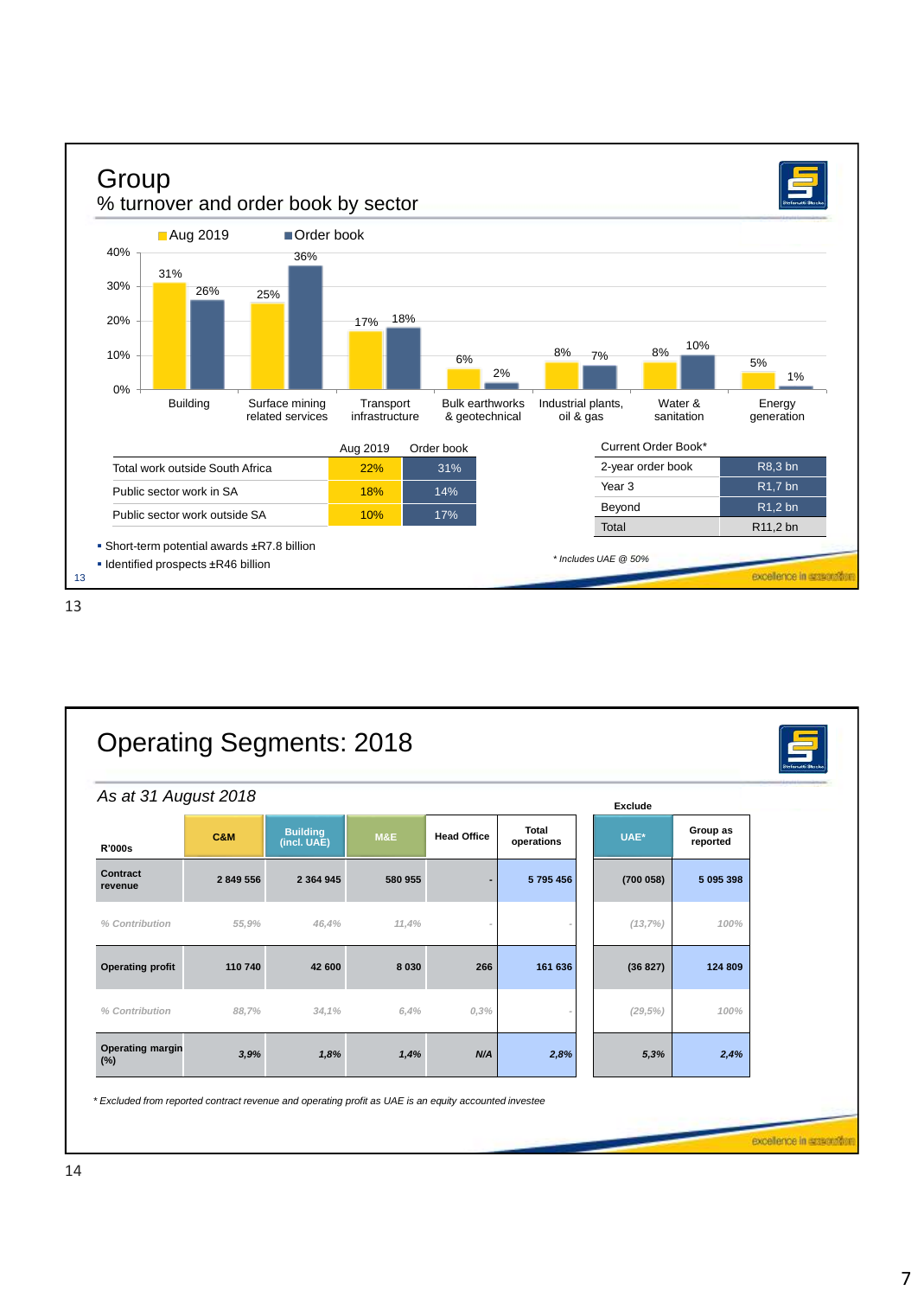| As at 28 February 2019  |           |                                                  |                |                    |                     | Include                    | <b>Exclude</b> |                      |
|-------------------------|-----------|--------------------------------------------------|----------------|--------------------|---------------------|----------------------------|----------------|----------------------|
| <b>R'000s</b>           | C&M       | <b>Building</b><br>(incl. UAE)<br>(excl. IAS 37) | <b>M&amp;E</b> | <b>Head Office</b> | Total<br>operations | <b>IAS 37</b><br>provision | <b>UAE</b>     | Group as<br>reported |
| Contract<br>revenue     | 5 313 875 | 4 767 381                                        | 1 208 570      | $\overline{a}$     | 11 289 826          |                            | (1414803)      | 9 875 023            |
| % Contribution          | 53,8%     | 48,3%                                            | 12,2%          |                    |                     |                            | $(14, 3\%)$    | 100%                 |
| Operating<br>profit     | 112 031   | 74 937                                           | (19036)        | (80)               | 167 852             | (263 206)                  | (62637)        | (157991)             |
| % Contribution          | 70,9%     | 47,4%                                            | $(12,0\%)$     | $(0,1\%)$          |                     | $(166, 6\%)$               | (39,6%)        | 100%                 |
| Operating<br>margin (%) | 2,1%      | 1,6%                                             | (1,6%)         | N/A                | 1,5%                |                            | 4,4%           | (1,6%)               |



| As at 31 August 2019    |                              |                                                  |                |                    |                     | Include                               | Include                                        | <b>Exclude</b>    |                      |
|-------------------------|------------------------------|--------------------------------------------------|----------------|--------------------|---------------------|---------------------------------------|------------------------------------------------|-------------------|----------------------|
| <b>R'000s</b>           | C&M<br>(excl.<br>provisions) | <b>Building</b><br>(incl. UAE)<br>(excl. IAS 37) | <b>M&amp;E</b> | <b>Head Office</b> | Total<br>operations | <b>IAS 37</b><br>provision<br>$\star$ | <b>Provision</b><br>slow-paying<br>receivables | <b>UAE</b><br>*** | Group as<br>reported |
| Contract<br>revenue     | 2 552 288                    | 2 088 653                                        | 515 761        | ٠                  | 5 156 702           |                                       |                                                | (707162)          | 4 4 4 9 5 4 0        |
| % Contribution          | 57.4%                        | 46.9%                                            | 11.6%          |                    |                     | $\overline{a}$                        |                                                | $(15.9\%)$        | 100%                 |
| Operating<br>loss       | (89 871)                     | (19375)                                          | (33134)        | (25 567)           | (167947)            | (461762)                              | (331022)                                       | (12648)           | (973 379)            |
| % Contribution          | $9.2\%$                      | 2.0%                                             | 3.4%           | 2.6%               | 17.3%               | 47.4%                                 | 34.0%                                          | $(1.3\%)$         | 100%                 |
| Operating<br>margin (%) | (3.5%)                       | (0.9%                                            | $(6.4\%)$      |                    | (3.3%)              | $\overline{\phantom{0}}$              |                                                | 1.8%              | (21.9%)              |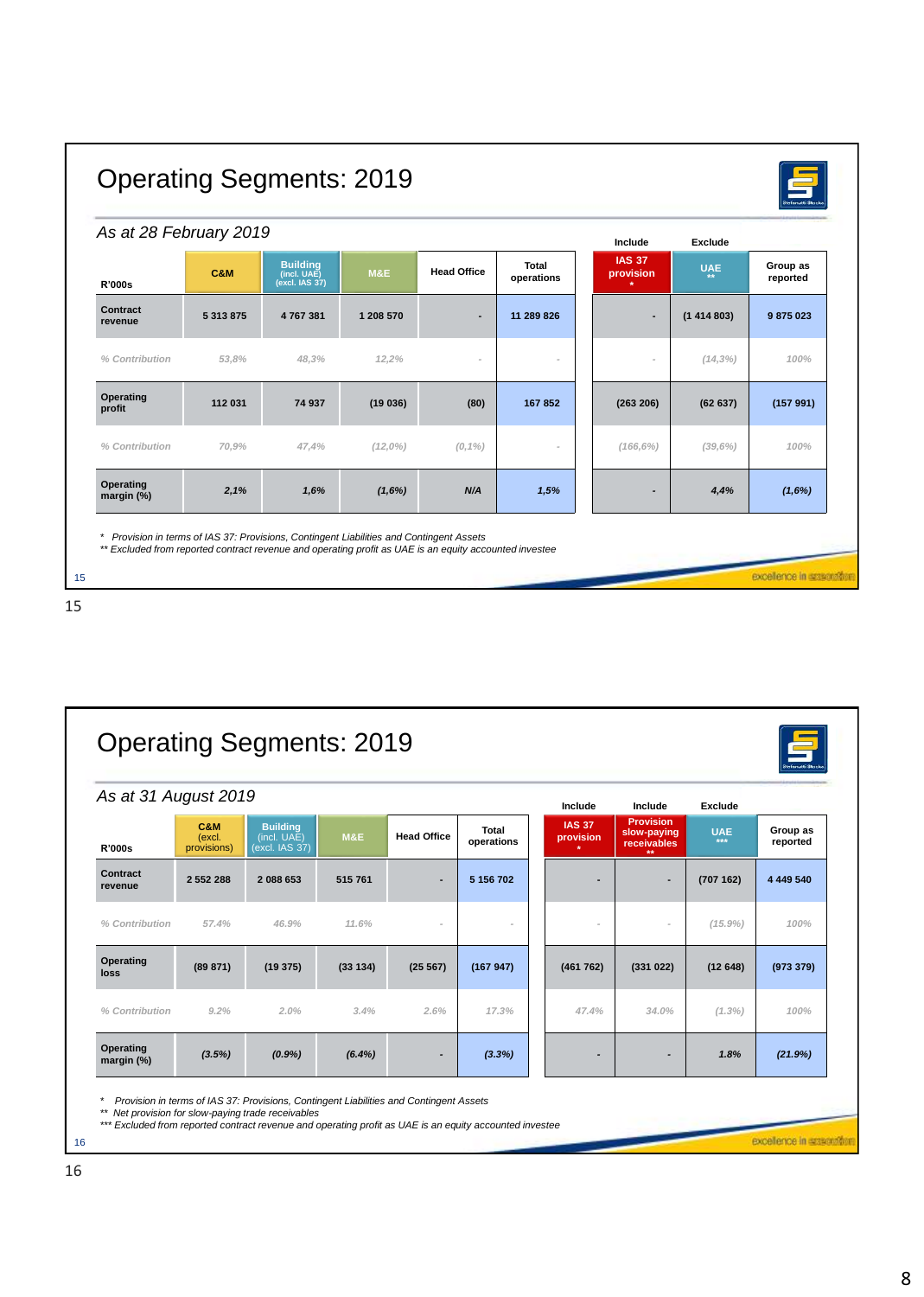## Financial **overview**

Ahafo Mill Expansion Project, Ghana



| <b>Financial indicators</b><br>Results for the six months ended 31 Aug 2019 |           |                                |
|-----------------------------------------------------------------------------|-----------|--------------------------------|
| Contract revenue                                                            | R4.4bn    | $\blacktriangledown$ (13%)     |
| <b>Operating loss</b>                                                       | (R973m)   | (880%)                         |
| Operating loss excluding IAS 37 and<br>slow-paying receivable provisions    | (R180m)   |                                |
| Loss after tax attributable to equity holders                               | (R1 041m) |                                |
| Loss per share                                                              | (622.35c) |                                |
| Headline loss per share                                                     | (607.72c) | $\blacktriangleright$ (1 108%) |
| Headline loss per share excl. provisions                                    | (133.69c) |                                |
| Cash on hand                                                                | R396m     | (55%)                          |
|                                                                             |           |                                |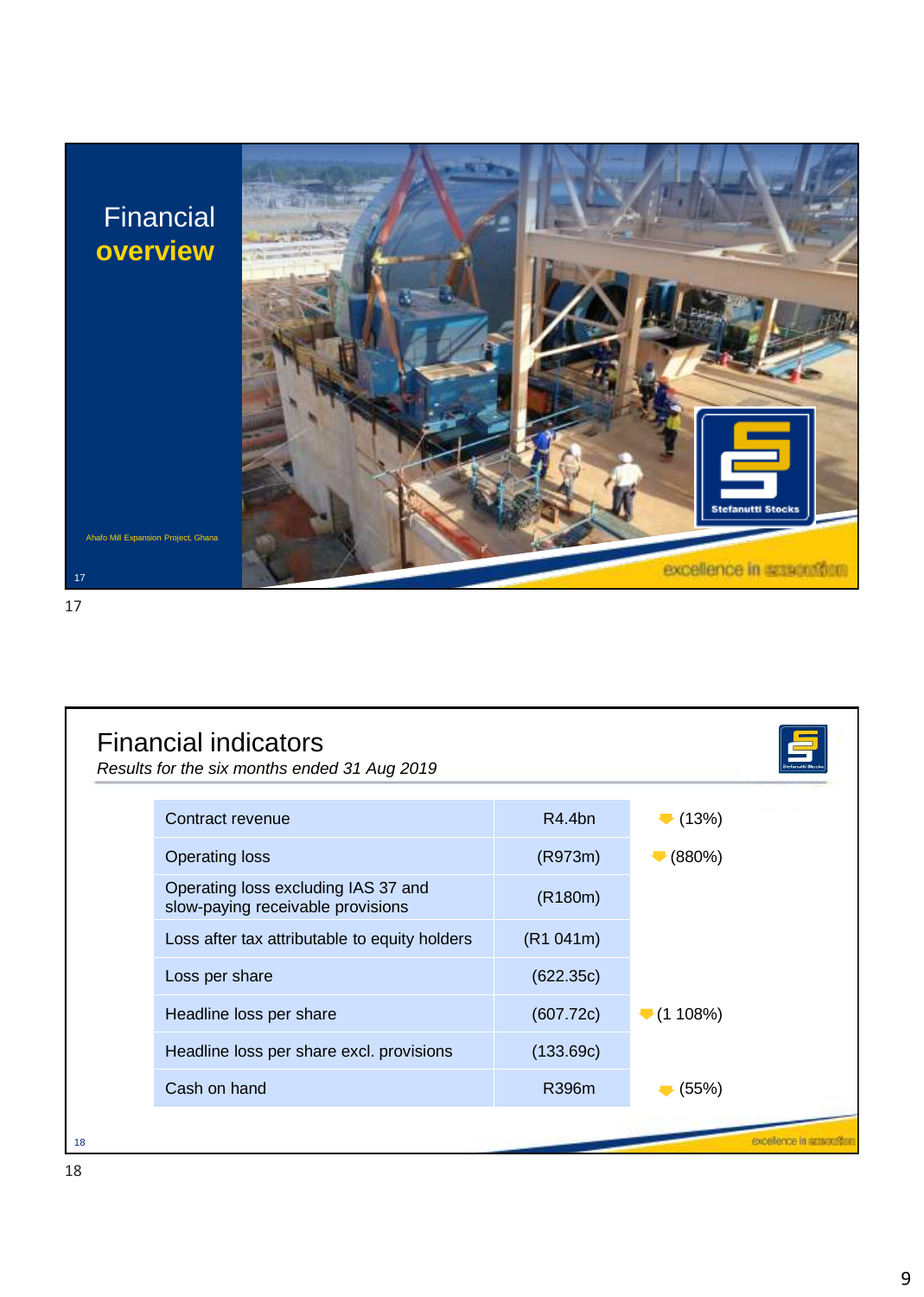### Statement of Profit or Loss



| <b>R'000</b>                                                     | Unaudited<br>31 Aug 2019 | $\%$<br>Change | <b>Unaudited</b><br>31 Aug 2018 |
|------------------------------------------------------------------|--------------------------|----------------|---------------------------------|
| <b>Contract Revenue</b>                                          | 4 449 540                | (12.7%)        | 5 095 398                       |
| EBITDA                                                           | (841047)                 | (449.2%)       | 240 853                         |
| EBITDA %                                                         | (18.9%)                  |                | 4.7%                            |
| Depreciation & amortisation and impairment of assets             | (132332)                 |                | (116044)                        |
| <b>Operating (Loss) / Profit</b>                                 | (973379)                 | $(879.9\%)$    | 124 809                         |
| Operating margin %                                               | (21.9%)                  |                | 2.4%                            |
| <b>Equity accounted investees</b>                                | 8527                     |                | 38 339                          |
| Net finance costs                                                | (41915)                  |                | (29 219)                        |
| (Loss) / Profit before tax                                       | (1006767)                |                | 133 929                         |
| <b>Taxation</b>                                                  | (34010)                  |                | (29830)                         |
| (Loss) / Profit for the period                                   | (1040777)                | (1099.8%)      | 104 099                         |
| Net margin %                                                     | (23.4%)                  |                | 2.0%                            |
| (Loss) / Earnings attributable to ordinary shareholders          | (1040833)                |                | 103 952                         |
| Headline (Loss) / Earnings attributable to ordinary shareholders | (1016373)                | (1101.3%)      | 101 504                         |
| Weighted average shares in issue                                 | 167 243 684              |                | 168 319 772                     |
| Diluted weighted average shares in issue                         | 188 080 746              |                | 188 080 746                     |
| EPS (cents)                                                      | (622.35)                 | (1107.7%)      | 61.76                           |
| <b>HEPS</b> (cents)                                              | (607.72)                 | (1107.8%)      | 60.30                           |

| <b>Contract Revenue</b><br>EBITDA                                                                                                                                                               | 4 4 4 9 5 4 0 | (12.7%)     |           |
|-------------------------------------------------------------------------------------------------------------------------------------------------------------------------------------------------|---------------|-------------|-----------|
|                                                                                                                                                                                                 |               |             | 5 095 398 |
|                                                                                                                                                                                                 | (841047)      | $(449.2\%)$ | 240 853   |
| EBITDA %                                                                                                                                                                                        | (18.9%)       |             | 4.7%      |
| Provision for slow paying receivables of R331m<br>Less frequent and reduced payments from certain local & cross border clients since the beginning of the year<br>Loss-making projects of R260m |               |             |           |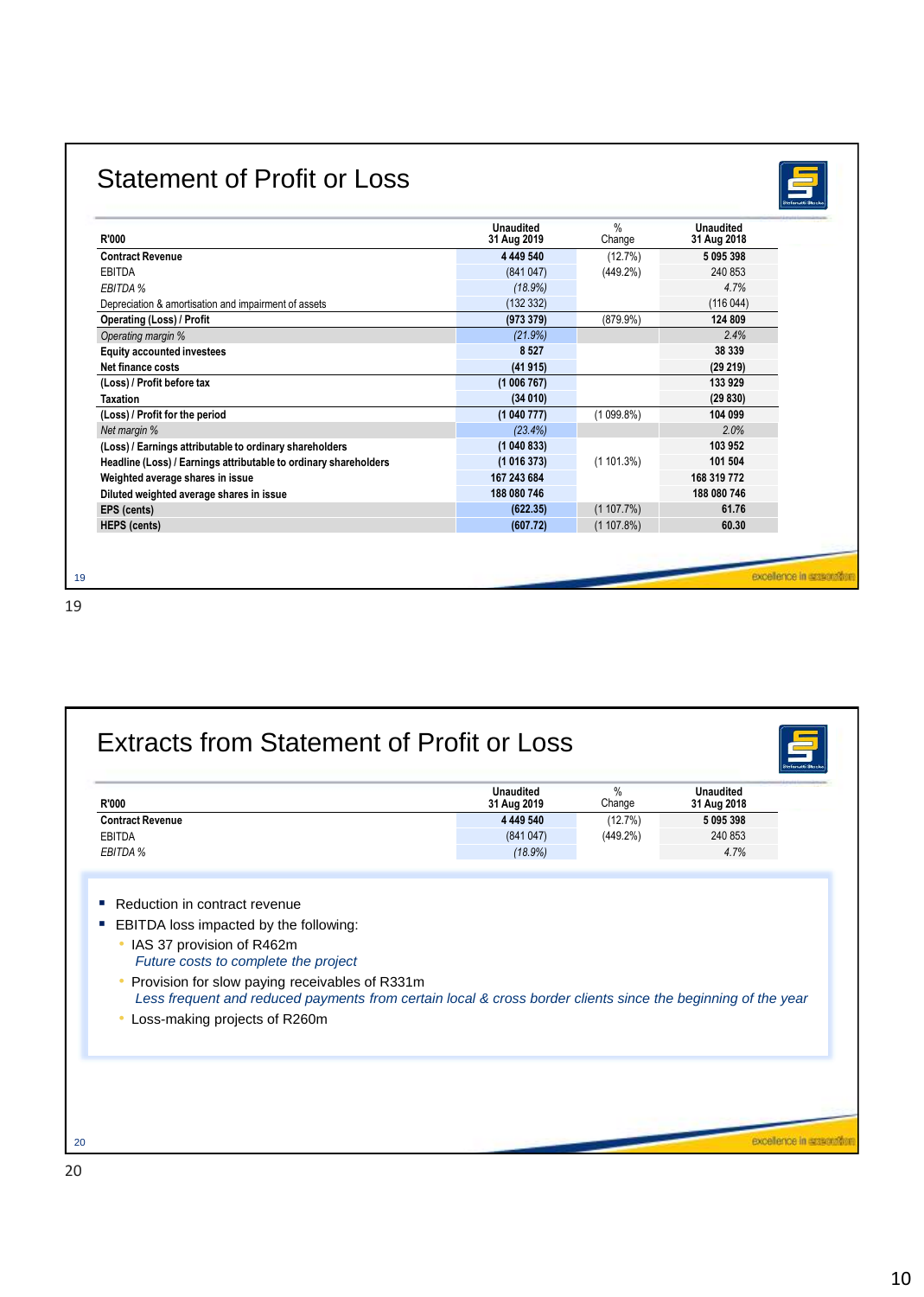#### Extracts from Statement of Profit or Loss



excellence in erase

| <b>R'000</b>                                                                                 | <b>Unaudited</b><br>31 Aug 2019 | %<br>Change | <b>Unaudited</b><br>31 Aug 2018 |
|----------------------------------------------------------------------------------------------|---------------------------------|-------------|---------------------------------|
| <b>Contract Revenue</b>                                                                      | 4 4 4 9 5 4 0                   | (12.7%)     | 5095398                         |
| EBITDA                                                                                       | (841047)                        | $(449.2\%)$ | 240 853                         |
| EBITDA %                                                                                     | (18.9%)                         |             | 4.7%                            |
| Depreciation & amortisation and impairment of assets                                         | (132332)                        |             | (116044)                        |
| Operating (Loss) / Profit                                                                    | (973379)                        | $(879.9\%)$ | 124 809                         |
| Operating margin %                                                                           | (21.9%)                         |             | 2.4%                            |
| Decrease in depreciation to R106m (Aug 2018: R113m) due to less CAPEX in the prior year<br>ш |                                 |             |                                 |
|                                                                                              |                                 |             |                                 |

- Resulting in an operating loss of R973m (Aug 2018: profit of R125m)
	- Excluding IAS 37 and slow-paying receivable provisions, operating loss is R180m

| <b>R'000</b>                                                                                                                                                                                                             | <b>Unaudited</b><br>31 Aug 2019 | $\%$<br>Change | <b>Unaudited</b><br>31 Aug 2018 |
|--------------------------------------------------------------------------------------------------------------------------------------------------------------------------------------------------------------------------|---------------------------------|----------------|---------------------------------|
| <b>Operating (Loss) / Profit</b>                                                                                                                                                                                         | (973379)                        | $(879.9\%)$    | 124 809                         |
| <b>Equity accounted investees</b>                                                                                                                                                                                        | 8527                            |                | 38 339                          |
| Net finance costs                                                                                                                                                                                                        | (41915)                         |                | (29 219)                        |
| (Loss) / Profit before tax                                                                                                                                                                                               | (1006767)                       |                | 133 929                         |
|                                                                                                                                                                                                                          |                                 |                | (29830)                         |
|                                                                                                                                                                                                                          | (34010)                         |                |                                 |
| <b>Taxation</b><br>(Loss) / Profit for the period<br>Reduced contribution from UAE operation – R15m (Aug 2018: R38m)                                                                                                     | (1040777)                       | $(1099.8\%)$   | 104 099                         |
| Net finance costs:<br>Interest earned R17m (Aug 2018: R21m)<br>Interest paid R59m – incl. interest accrual for Kenya tax of R18m (Aug 2018: R50m)<br>- due to increased funding requirements interest paid will increase |                                 |                |                                 |
| The group has not provided for deferred tax asset on the losses incurred in the current period impacting<br>on the tax charge                                                                                            |                                 |                |                                 |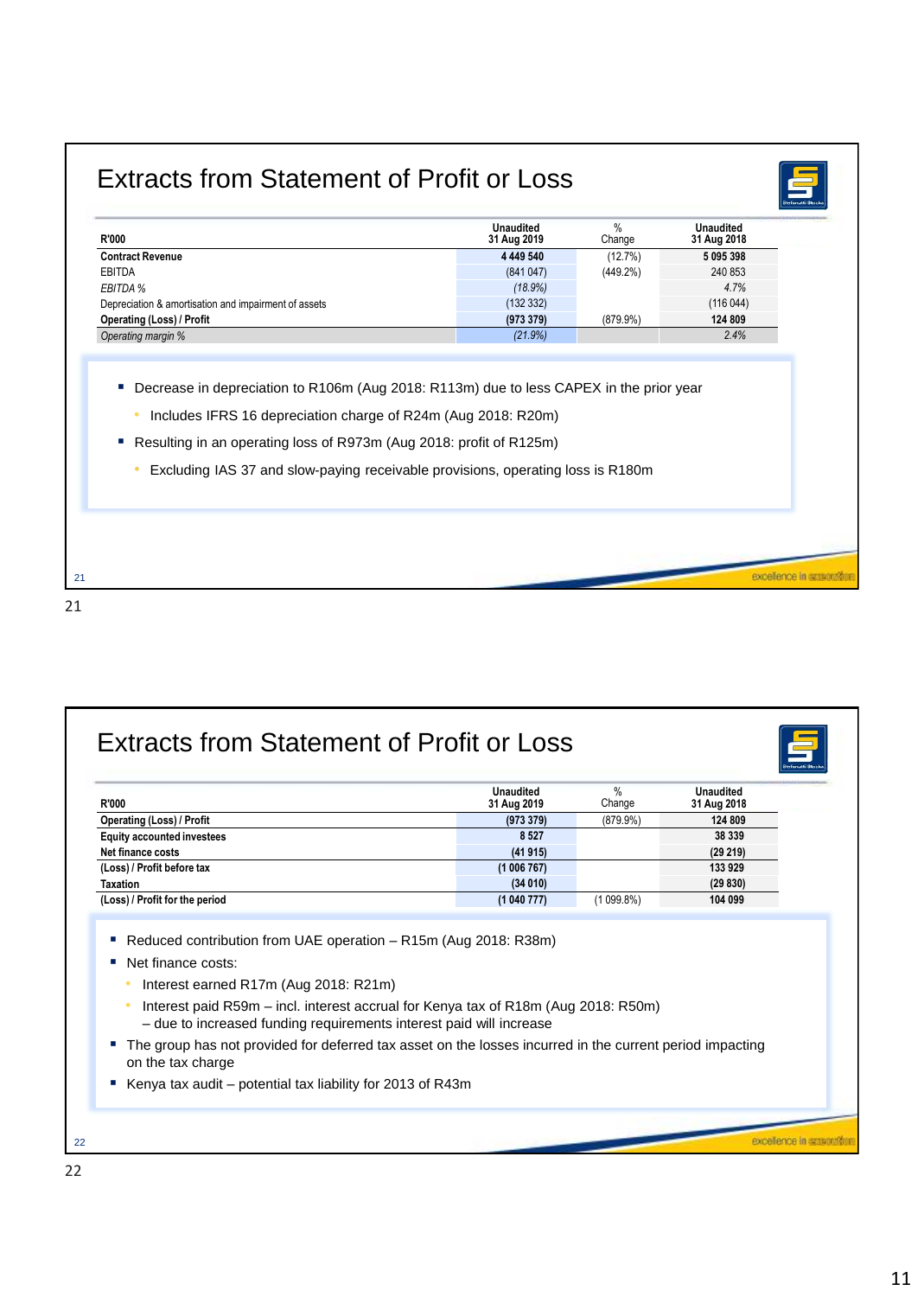| <b>R'000</b>                                                                                                                        | <b>Unaudited</b><br>31 Aug 2019 | $\%$<br>Change         | Unaudited<br>31 Aug 2018 |
|-------------------------------------------------------------------------------------------------------------------------------------|---------------------------------|------------------------|--------------------------|
| (Loss) / Profit for the period                                                                                                      | (1040777)                       | $(1099.8\%)$           | 104 099                  |
| (Loss) / Earnings attributable to ordinary shareholders                                                                             | (1040833)                       |                        | 103 952                  |
| Headline (Loss) / Earnings attributable to ordinary shareholders                                                                    | (1016373)                       | $(1101.3\%)$           | 101 504                  |
| Weighted average shares in issue                                                                                                    | 167 243 684                     |                        | 168 319 772              |
| Diluted weighted average shares in issue                                                                                            | 188 080 746                     |                        | 188 080 746              |
| EPS (cents)<br><b>HEPS</b> (cents)                                                                                                  | (622.35)<br>(607.72)            | (1107.7%)<br>(1107.8%) | 61.76<br>60.30           |
| Loss for the period impacted by the IAS 37 and slow-paying receivable provisions<br>ш<br>ш<br>HEPS – loss of 607.72 cents per share |                                 |                        |                          |
| Excluding IAS 37 and receivable provisions, HEPS is a loss of 133.82 cents per share<br>F<br>(Aug 2018: earnings of 60.30 cents)    |                                 |                        |                          |

|                                                            | <b>Unaudited</b><br>31 Aug 2019 |            | Audited<br>28 Feb 2019 |
|------------------------------------------------------------|---------------------------------|------------|------------------------|
| <b>ASSETS</b>                                              |                                 |            |                        |
| Non-current assets                                         |                                 |            |                        |
| Property, plant and equipment                              | 1 404 349                       | $(6.5\%)$  | 1 501 945              |
| Goodwill and intangible assets                             | 435 012                         |            | 457 585                |
| Equity-accounted investees                                 | 297 639                         |            | 280 449                |
| Deferred tax assets                                        | 207 680                         |            | 211 337                |
| <b>Current assets</b>                                      |                                 |            |                        |
| <b>Bank balances</b>                                       | 396 327                         | $(55.0\%)$ | 880 771                |
| Other current assets                                       | 3 255 047                       |            | 3 0 3 5 2 6 9          |
| Non-current assets held-for-sale                           | 31 728                          |            |                        |
| <b>TOTAL ASSETS</b>                                        | 6 027 782                       |            | 6 367 356              |
|                                                            |                                 |            |                        |
| <b>EQUITY AND LIABILITIES</b>                              |                                 |            |                        |
| Capital and reserves                                       | 750 759                         |            | 1 745 944              |
| Ordinary shareholders' interest                            |                                 | $(57.0\%)$ |                        |
| Non-controlling interest<br><b>Non-current liabilities</b> | (16530)                         |            | (14192)                |
| Interest-bearing liabilities                               | 349 253                         |            | 313 864                |
| Non-interest-bearing liabilities                           | 26                              |            | 26                     |
| Excess billings over work done                             | 70 919                          |            | 25 000                 |
| Provisions                                                 | 87 299                          |            | 79 942                 |
| <b>Current liabilities</b>                                 |                                 |            |                        |
| Other current liabilities                                  | 2 500 069                       |            | 2 383 391              |
| Excess billings over work done                             | 1 177 464                       | 2.7%       | 1 145 970              |
| Provisions                                                 | 1 074 155                       | 58.0%      | 679 948                |
| Taxation                                                   | 34 368                          |            | 7463                   |
| <b>TOTAL EQUITY AND LIABILITIES</b>                        | 6 027 782                       |            | 6 367 356              |
| Current interest-bearing liabilities                       | 277 976                         |            | 281 684                |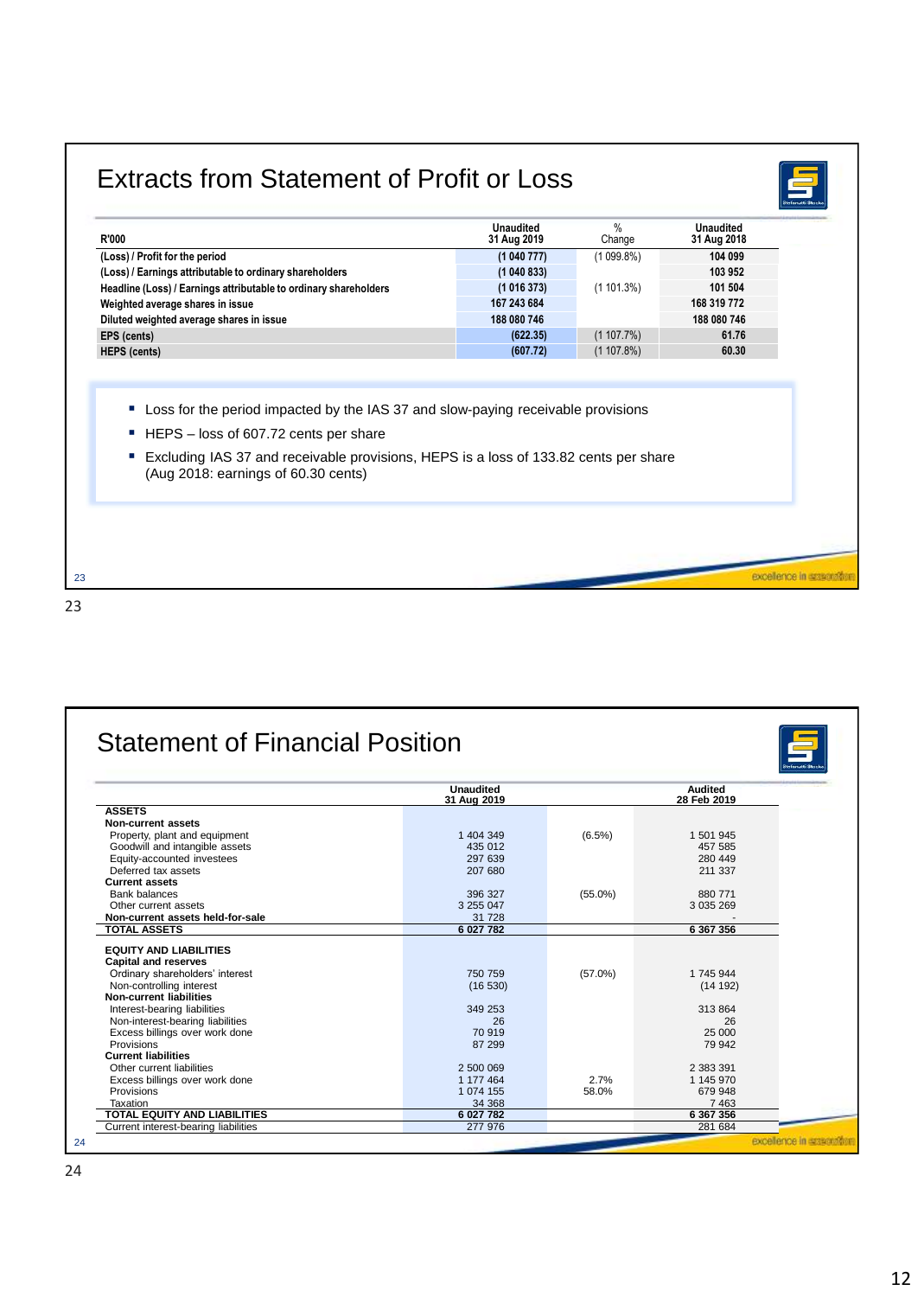| $(6.5\%)$ | 1 501 945<br>457 585<br>280 449<br>211 337                                                                           |
|-----------|----------------------------------------------------------------------------------------------------------------------|
|           |                                                                                                                      |
|           |                                                                                                                      |
|           | 3 035 269                                                                                                            |
|           |                                                                                                                      |
|           | 187 924                                                                                                              |
|           | 506 568                                                                                                              |
|           | 1829 180                                                                                                             |
|           | 511 597                                                                                                              |
|           | 3 0 3 5 2 6 9                                                                                                        |
|           | Expansion R60m and maintaining R8m (excluding IFRS 16 right of use assets)<br>7.3%<br>19.2%<br>3.2%<br>10.0%<br>7.2% |

|                                                                                                                                                                                                                                                                                                                                                                                                                                                                                                            | Unaudited<br>31 Aug 2019                                                              |            | <b>Audited</b><br>28 Feb 2019                                                                                                                                                                                                                                                                                                                                                                                                                                                                                                                                                                                                                                                                                                                                                                                                                                                                                         |
|------------------------------------------------------------------------------------------------------------------------------------------------------------------------------------------------------------------------------------------------------------------------------------------------------------------------------------------------------------------------------------------------------------------------------------------------------------------------------------------------------------|---------------------------------------------------------------------------------------|------------|-----------------------------------------------------------------------------------------------------------------------------------------------------------------------------------------------------------------------------------------------------------------------------------------------------------------------------------------------------------------------------------------------------------------------------------------------------------------------------------------------------------------------------------------------------------------------------------------------------------------------------------------------------------------------------------------------------------------------------------------------------------------------------------------------------------------------------------------------------------------------------------------------------------------------|
| <b>Current assets</b><br><b>Bank balances</b><br>Other current assets<br>Non-current assets held-for-sale<br><b>TOTAL ASSETS</b>                                                                                                                                                                                                                                                                                                                                                                           | 396 327<br>3 255 047<br>31 728<br>6 027 782                                           | $(55.0\%)$ | 880 771<br>3 035 269<br>6 367 356                                                                                                                                                                                                                                                                                                                                                                                                                                                                                                                                                                                                                                                                                                                                                                                                                                                                                     |
| • Net cash on hand is R396m<br>• Due to:<br>delayed payments from customers<br>the temporary funding of the large public<br>sector power project<br>• The group continues to experience short-term<br>liquidity pressures<br>• The group has entered into a short-term funding<br>agreement with its Lenders on standard terms<br>and conditions applicable to this type of funding<br>• Funding received of R120m + R391m = R511m<br>• Cost of funding: effective rate of 13% excluding<br>arranging fees | structure.<br>optimal internal operating structures (Restructuring Plan).<br>thereof. |            | . The funds received have been utilised to stabilise the operations in the<br>interim while longer term more cost-effective solutions are being<br>considered and evaluated, including an appropriately-balanced capital<br>• The group remains in discussions with its Lenders to secure additional<br>tranches of funding. The restructuring advisors will develop detailed<br>turnaround restructuring interventions and initiatives including assessing<br>• The Restructuring Plan, to be finalised within the next couple of months,<br>will be considered by the board for approval. Shareholders will be<br>updated as to the plan and the anticipated timing of the implementation<br>. Based on the successful implementation of the Restructuring Plan,<br>a favourable outcome on the process being undertaken as to the large<br>public sector power project and raising additional short- and long-term |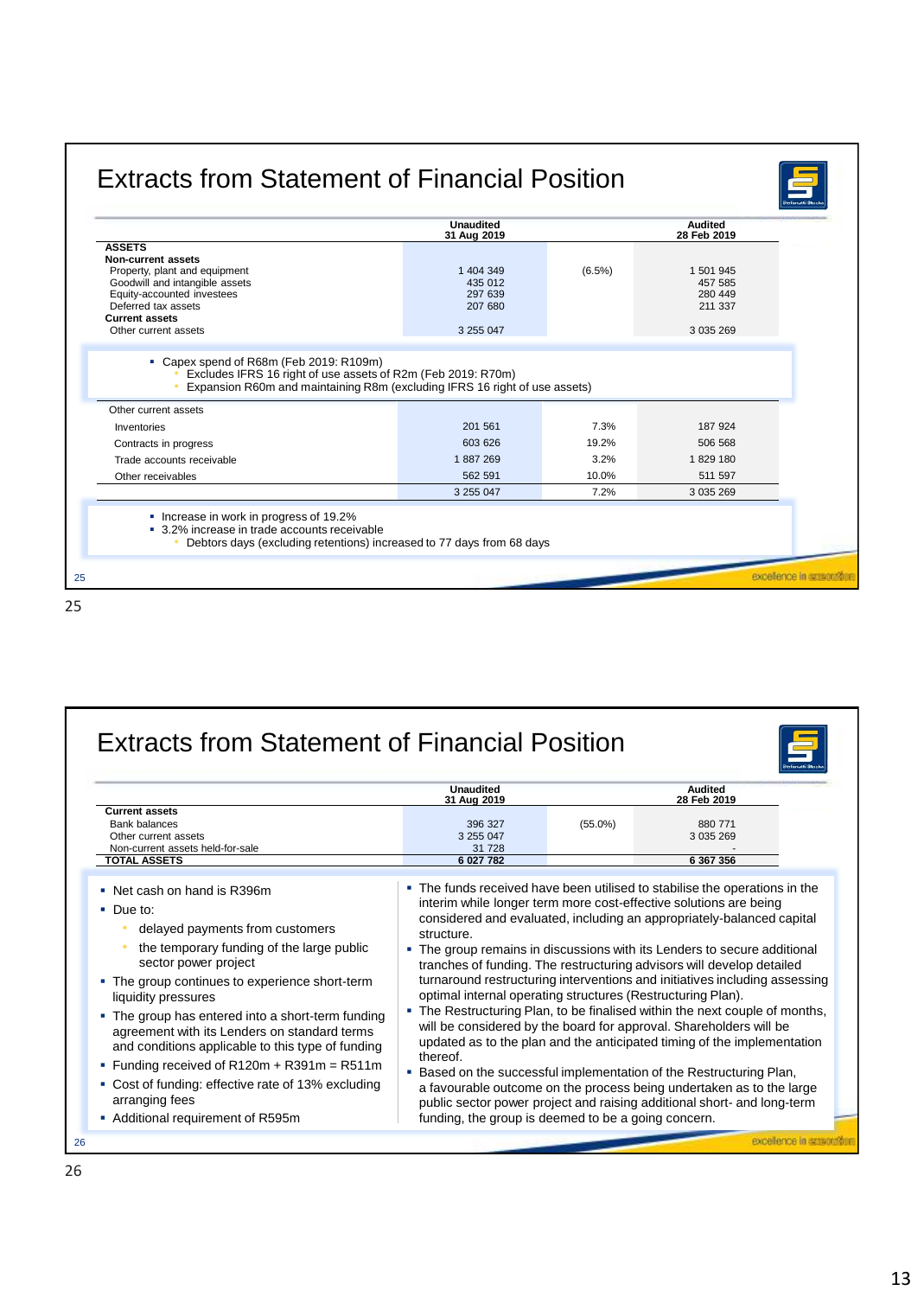|                                                                                                                                                                                                                                                                                                                                                                                                       | <b>Unaudited</b><br>31 Aug 2019                                          |                                                                   | <b>Audited</b><br>28 Feb 2019                                          |
|-------------------------------------------------------------------------------------------------------------------------------------------------------------------------------------------------------------------------------------------------------------------------------------------------------------------------------------------------------------------------------------------------------|--------------------------------------------------------------------------|-------------------------------------------------------------------|------------------------------------------------------------------------|
| <b>Non-current liabilities</b><br>Interest-bearing liabilities<br>Non-interest-bearing liabilities<br>Excess billings over work done<br>Provisions<br><b>Current liabilities</b><br>Other current liabilities<br>Excess billings over work done<br>Provisions                                                                                                                                         | 349 253<br>26<br>70 919<br>87 299<br>2 500 065<br>1 177 464<br>1 074 155 | 2.7%<br>58.0%                                                     | 313 864<br>26<br>25 000<br>79 942<br>2 383 391<br>1 145 970<br>679 948 |
| Taxation                                                                                                                                                                                                                                                                                                                                                                                              | 34 368                                                                   |                                                                   | 7463                                                                   |
| ■ Total interest bearing debt R774m (Feb 2019: R637m)<br>Including amounts due to:<br>- IFRS 16 rental liability<br>" Interest bearing debt : equity ratio declined to 103.1% (Feb 2019: 36.5%) or 98% excluding IFRS 16 liability<br>and impacted by the provisions raised for the period<br>■ Other current liabilities includes short term interest bearing liabilities of R278m (Feb 2019: R282m) | - VRP Settlement Agreement<br>- Specific ring-fenced project funding     | (R39m) - (Feb 2019: R61m)<br>(R100m)<br>(R132m) - (Feb 2019: Nil) | - (Feb 2019: R100m)                                                    |

| <b>Current Liabilities</b><br>Other current liabilities                                                                                                                                                                                             |           |           | 28 Feb 2019 |
|-----------------------------------------------------------------------------------------------------------------------------------------------------------------------------------------------------------------------------------------------------|-----------|-----------|-------------|
|                                                                                                                                                                                                                                                     |           |           |             |
|                                                                                                                                                                                                                                                     |           |           |             |
| Short term loans                                                                                                                                                                                                                                    | 277 976   | $(1.3\%)$ | 281 684     |
| Trade accounts payable                                                                                                                                                                                                                              | 763 762   | (13.7%)   | 884 660     |
| Accruals & other current liabilities                                                                                                                                                                                                                | 1 458 327 | 19.8%     | 1 217 047   |
|                                                                                                                                                                                                                                                     | 2 500 065 | 4.9%      | 2 383 391   |
| Non-current & current liabilities                                                                                                                                                                                                                   |           |           |             |
| Excess billings over work done                                                                                                                                                                                                                      | 1 248 383 | 6.6%      | 1 170 970   |
| Provisions                                                                                                                                                                                                                                          | 1 161 454 | 52.9%     | 759 890     |
| " Trade payables, accruals and other current liabilities have increased from R2,1bn to R2,2bn<br>Increase in advances received from customers of R77m<br>• Contracting provisions increased by R402m from Feb 2019 impacted by the IAS 37 provision |           |           |             |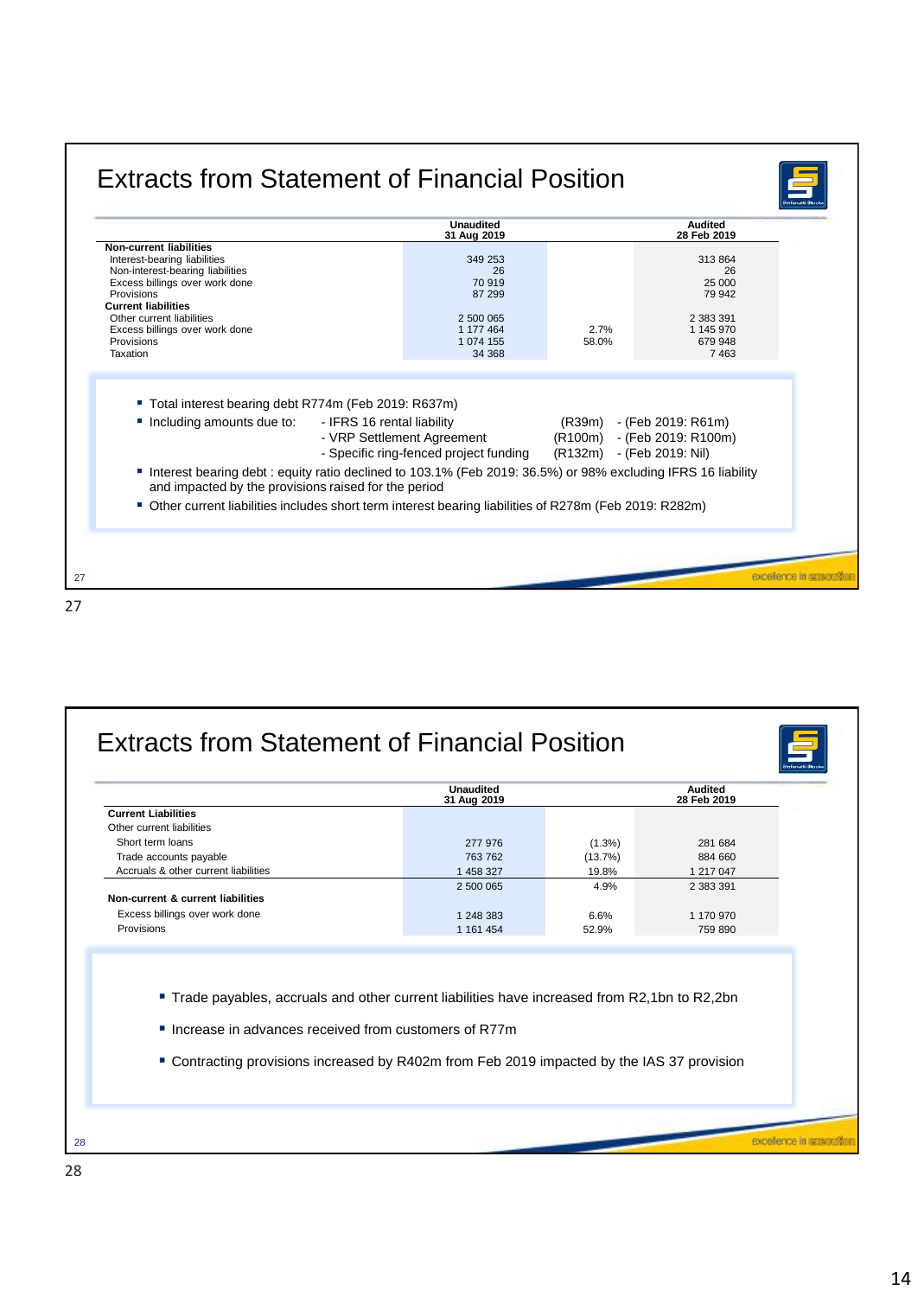

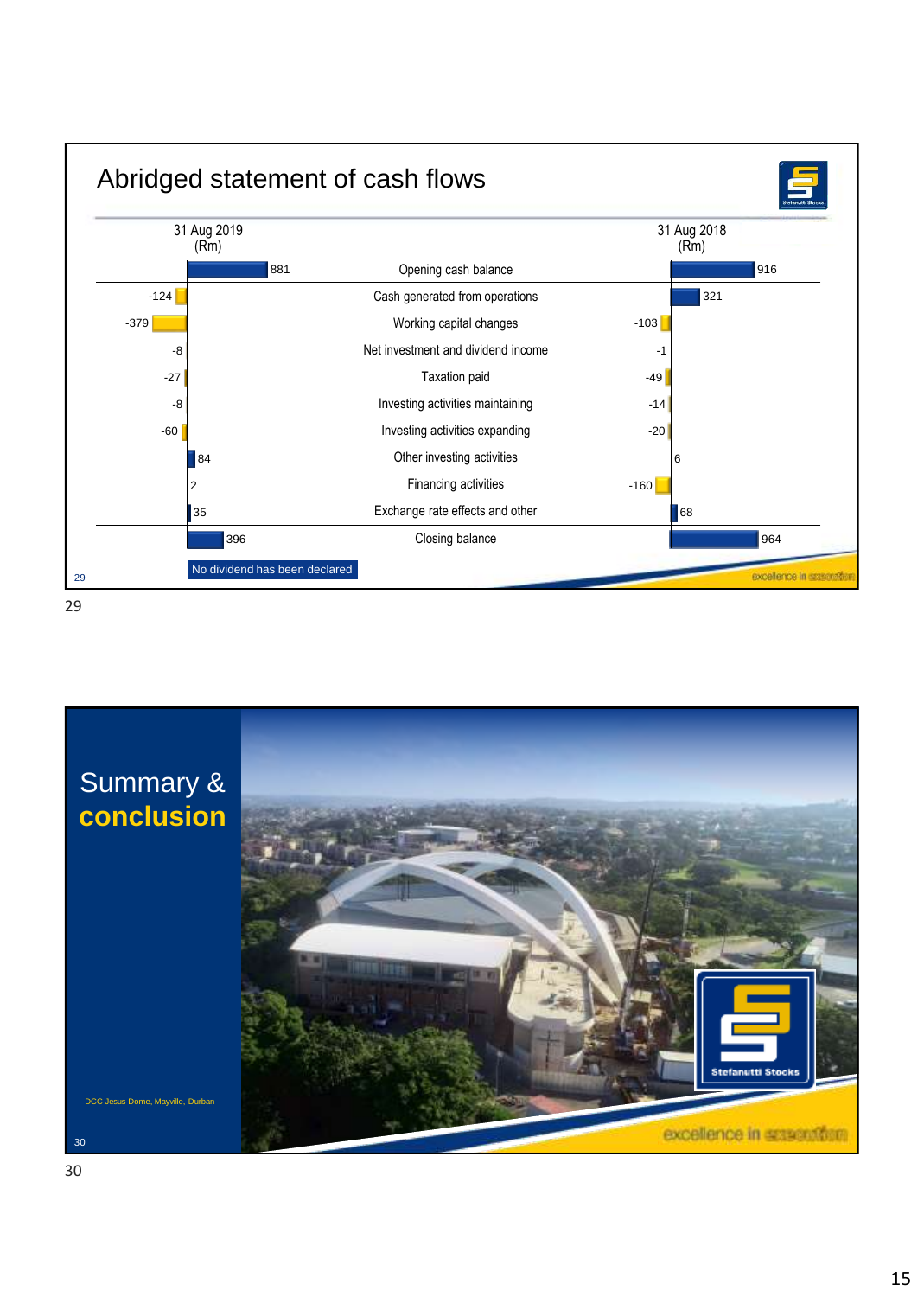



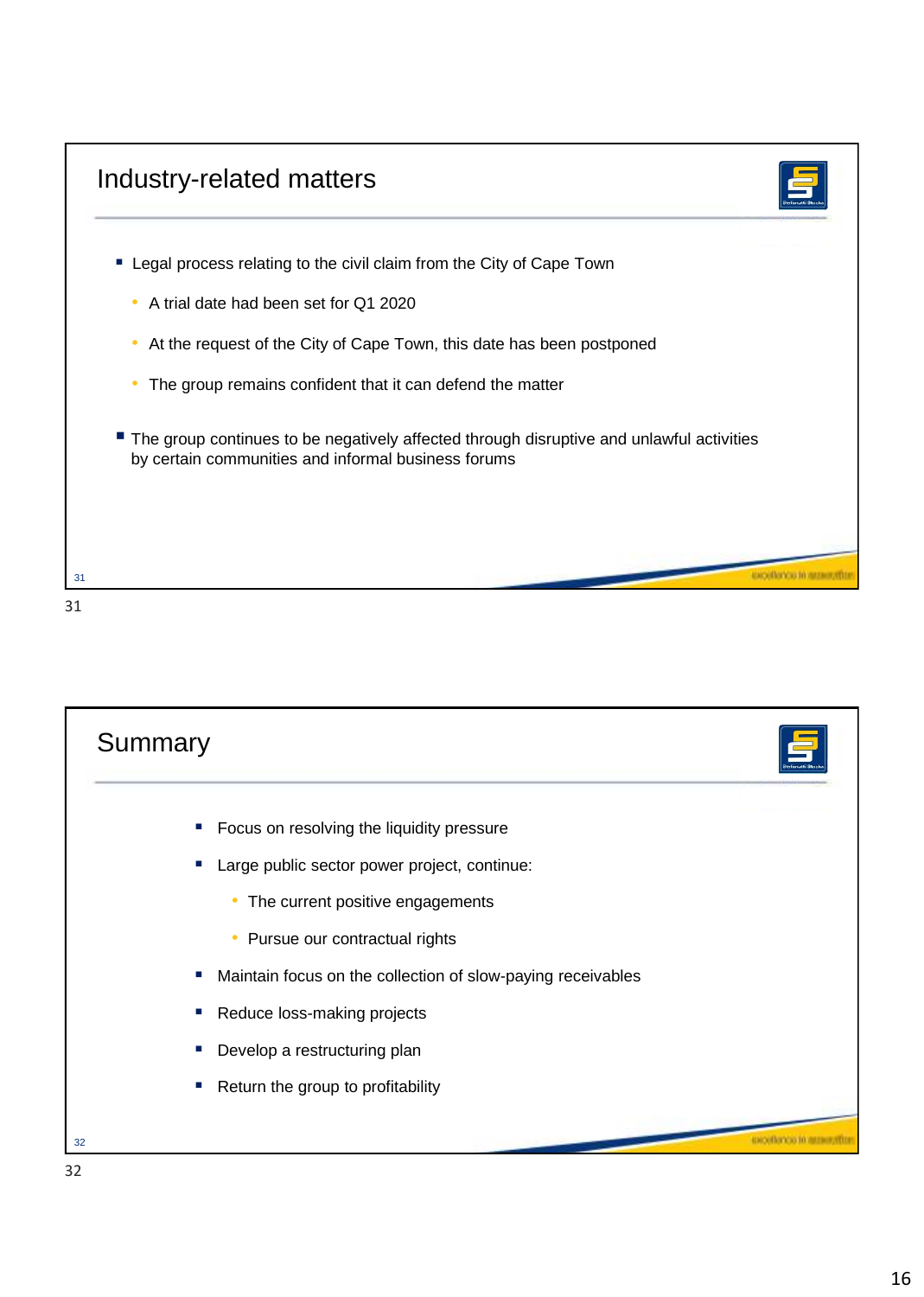